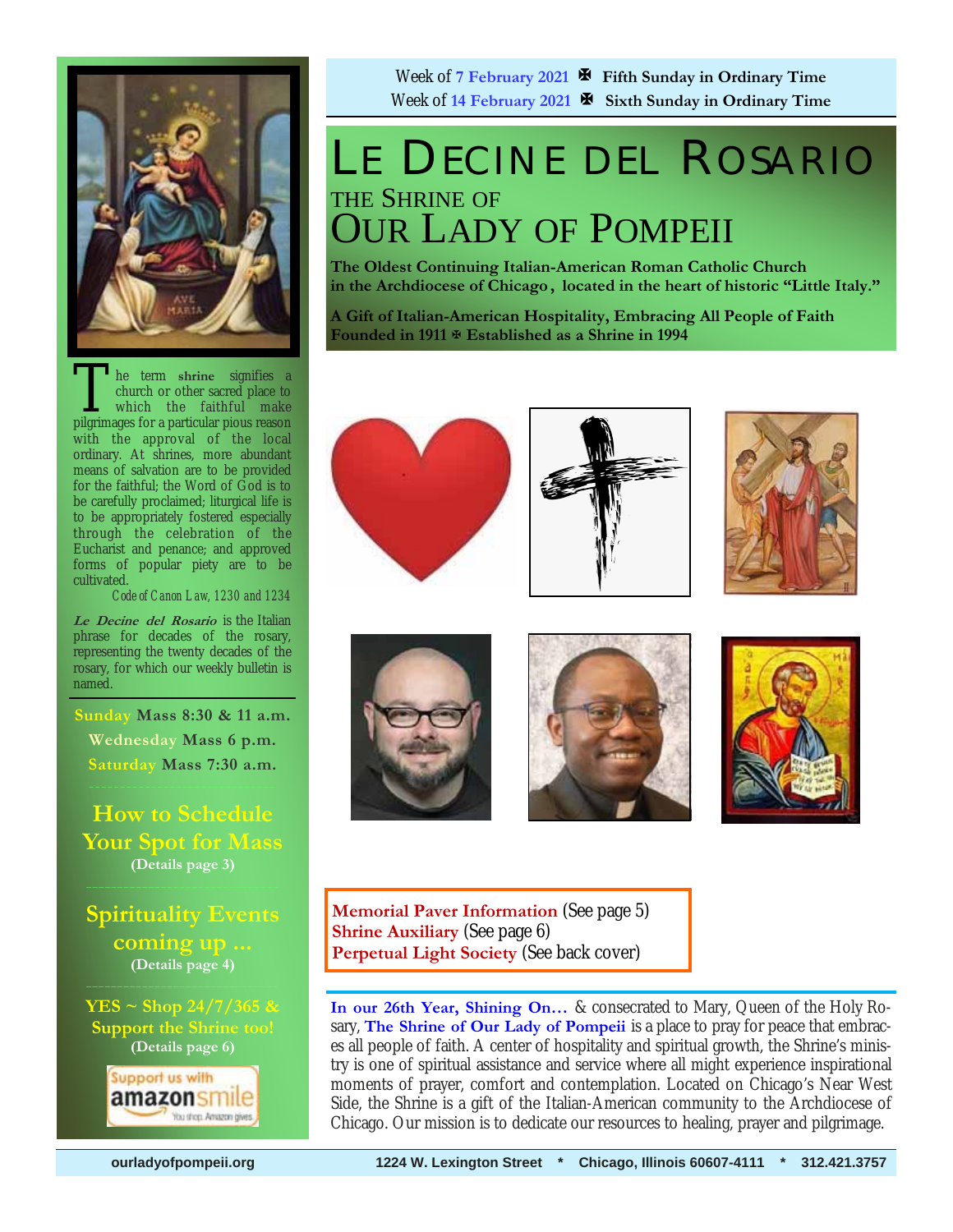### International Commission on English in the Liturgy Corporation. All rights reserved **READINGS FOF FEBRUARY 7:**

**First Reading** - Job finds life on earth to be drudgery; he is filled with restlessness (Job 7:1-4, 6-7).

**Psalm** - Praise the Lord, who heals the brokenhearted (Psalm 147).

## diseases (Mark 1:29-39). **READINGS FOR THE WEEK OF FEBRUARY 7:**

**Monday:**  Gn 1:1-19; Ps 104:1-2a, 5-6, 10, 12, 24, 35c; Mk 6:53-56

**Tuesday:** Gn 1:20 - 2:4a; Ps 8:4-9; Mk 7:1-13

**Wednesday:** Gn 2:4b-9, 15-17; Ps 104:1-2a, 27-28, 29bc-30; Mk 7:14-23

#### **READINGS FOR FEBRUARY 14:**

**First Reading** - The leper will dwell apart, making an abode outside the camp (Leviticus 13:1-2, 44-46).

**Psalm** - I turn to you, Lord, in time of trouble, and you fill me with the joy of salvation (Psalm 32).

#### **READINGS FOR THE WEEK OF FEBRUARY 14:**

**Monday:**  Gn 4:1-15, 25; Ps 50:1, 8, 16bc-17, Ps 29:1a, 2, 3ac-4,  $20 - 21$ Mk 8:11-13 **Tuesday:** Gn 6:5-8; 7:1-5, 10; Jl 2:12-18; 3b, 9c-10; Mk 8:14-21 **Wednesday:** Ps 51:3-6ab, 12-14, 17; 2 Cor 5:20- 6:2; Lk 9:22-25 Mt 6:1-6, 16-18 **Thursday:** Dt 30:15-20; Ps 1:1-4, 6; **Friday:** Is 58:1-9a; Ps 51:3-6ab, 18-19; Mt 9:14-15

#### Ps 128:1-5; Ps 32:1-2, 5-7; Mk 7:31-37

**Thursday:** Gn 2:18-25; **Friday:** Gn 3:1-8; Gn 3:9-24;

**Second Reading** -Woe to me if I do not preach the gospel.

**Second Reading** - Do everything for the glory of God; be imitators of Christ (1 Corinthians 10:31 - 11:1).

**Gospel** - The leprosy left him immediately, and he was made clean (Mark 1:40-45).

### **PERPETUAL LIGHT SOCIETY**

Consider joining the **Perpetual Light Society** in memory of your deceased family and friends. For a donation of \$100,

your loved one is **remembered for a year** and the **name is printed in the Bulletin the first Sunday of every month**. Call the Shrine for details **312.421.3757.** 

**Saturday:** Is 58:9b-14; Ps 86:1-6;

**Gospel** - Jesus cured many who were sick with various

I have become all things to all, to save at least some

The English translation of the Psalm Responses from the *Lectionary for Mass* © 1969, 1981, 1997,

Mk 7:24-30

(1 Corinthians 9:16-19, 22-23).

**Saturday:** Ps 90:2-6, 12-13; Mk 8:1-10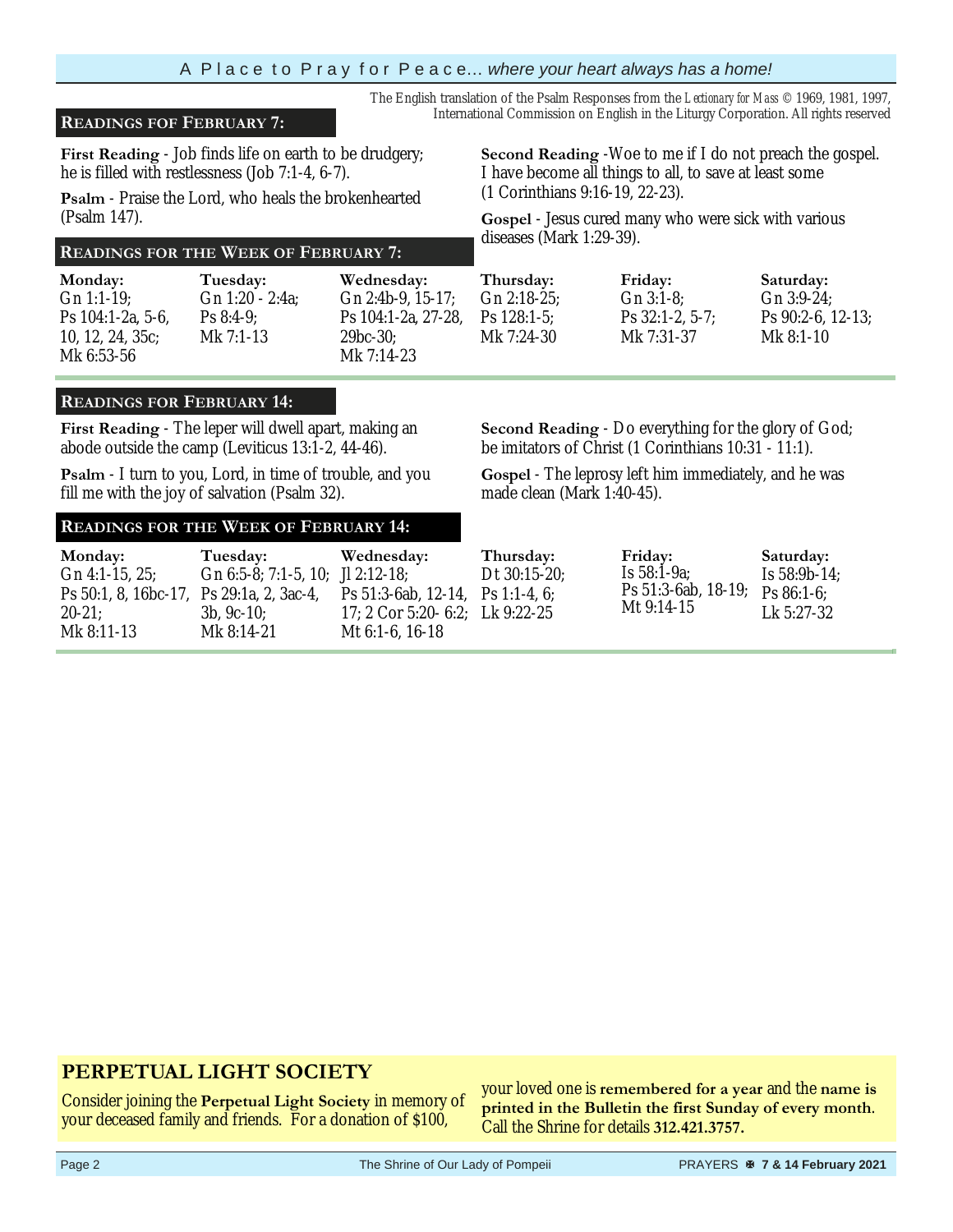#### **MASS IN REMEMBRANCE FOR FEBRUARY 14:**

Gilda & Tommy Bartuch Diana Bifero Robert Bonsonato Francesca Perillo Camelo Mary & Anthony Capuano Romana Caputo Phyllis Marnell Coleman Deceased members of the Colosimo family Suzanne Dalesandro Oscar O. D'Angelo Marie Davino

Theresa Davis Carmie (Shoes) De Laurentis Joseph & Theresa Di Buono Salvatore & Marie Di Buono Toni Di Fiore Nello, Marilyn & Salvatore Ferrara Donald F. Flynn Vincent Gemino Angela Grespan Sam, Rose & Clara Guardino Clara Laino

Joseph & Josephine Liturri Midge & Patsy Mancini Cynthia Marano Frank & Florence Mirabelli Leonard Mirabelli Stacy Mirabelli Frank Mirabelli, Jr. Jeanine Navigato Mr. & Mrs. Jack Panico Pistilli & Ciccia Families Ernesto Ponticiello Provenzano Family

Frank Rappa Saverio Raspa Bernard & Dorcas Roman Laura Roman Rudolph "Rudy" Tarantino Jimmy Tavolino Jr. Donald, Frances & Michael Jesse Van Camp Anselmo & Francisca Zuno

#### **PRAYERFUL INTENTIONS FOR FEBRUARY 14:**

Special Intentions of Baroud Family Esther Bartolatta Peachie Basile Eleanore Camardo Capitanini Family / Italian Village Capuano Family Mrs. Linda Caputo Barry Dalesandro Michael D'Alexander Donelda Davis Barbara De Laurentis Gina De Laurentis

Mary De Laurentis Annamarie Di Buono James Di Fiore Alica Escalante Anthony, Lucy & Josephine Fiore Fr. Mike Gabriel Joan Galullo David Garcia Colleen Grant Craig Grant Chickie Iacovetti Mike Johannsen Carolyn Kuntz

Cathy La Rocco Denna Laing Carl Liture Paul Lutton Grace Macaluso Marco Ken Mercury Amber Miller Carmella Morris Sam Mosillami Mary Murray Mase & Laverne Narcissi Albertina Novotny Phyllis Reda

Lou Ann Riedel Denise Rodriguez Carole Schaffhauser Barbara Schifler Nancy Screiber Sharon Sharon Jeannine Valentino Renée Van Camp Jamie Vayda Cpt. David Weir

**PLEASE NOTE: Names submitted for PRAYERFUL INTENTIONS** will remain listed for 4 weeks (2 issues). Please contact the office to submit your request. Thank you!



**On Attending Shrine Masses We welcome you** to **Sunday Masses** at **8:30 & 11 a.m.** 

#### **Due to COVID-19 protocol, please understand that:**

• It is important that you remain in the seat you are ushered to and do not switch seats during Mass. Moving to another seat after being seated means we cannot use that seat for another without sanitizing.

• As soon as you arrive and are checked in, you will need to be seated or remain outside. Unfortunately, we are not allowed to have people congregating in the back

or at other parts of the Shrine prior to Mass beginning.

• Once you are seated, remain in your seat. Circulating around the church prior to, during, or after Mass is not permitted. Any socializing or personal interactions with others should occur outside the Shrine after the Mass.

• Wearing of masks is not optional, you must wear your mask throughout the service and only lower it once to consume communion.

All of us here, TOGETHER, have worked with a great deal of effort, to keep ourselves and others safe. With a vaccine in sight, let us continue to stay diligent in our efforts as we enter the final stretch.

I am so proud of each of you for helping us with the stress of following these procedures.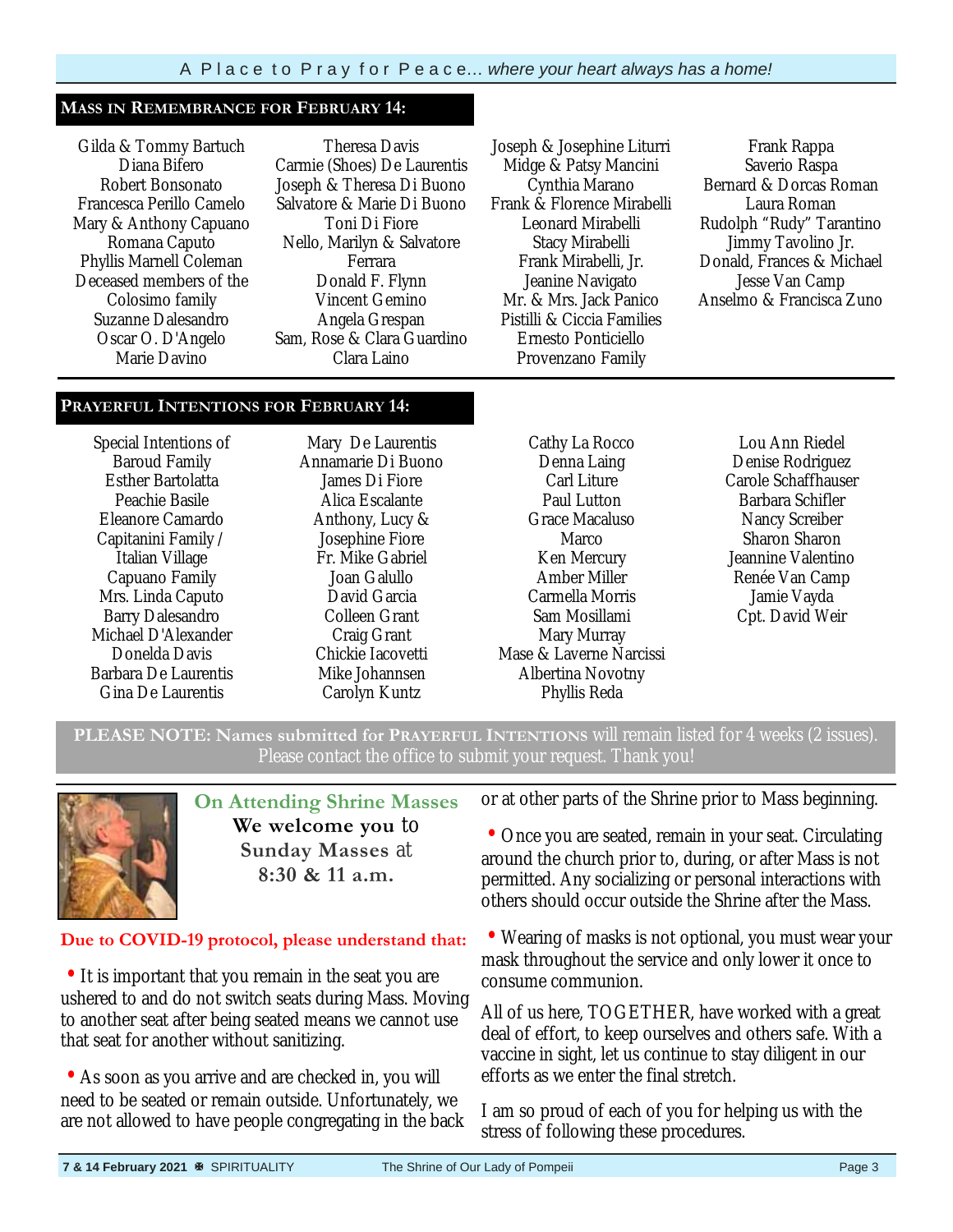## **Join us for these upcoming Virtual Pilgrimages and Events at The Shrine of Our Lady of Pompeii**

**Virtual Winter Spirituality Series - One God, Many Faces: Racial Justice in Catholic Spirituality**



## **Saturday, February 27: Neighbors without Borders: Building Relationships for Social Justice** 1:30 - 3:00 p.m.

Presented by **Deacon Akizou Kamina, SVD** 

*(Please read Chapter 2 of* **Pope Francis's "Fratelli Tutti"** *with focus on the document "A Stranger on the Road")*

**Deacon Akizou Gerard Kamina** professed his final vows as a member of the Society of the Divine Word in September 2020 and was ordained deacon in October. Born and raised

in Togo, West Africa, where he earned an undergraduate degree in Philosophy and Sciences of Education, he is currently enrolled in a dual degree program at Catholic Theological Union: MDiv and Research MA in Theology with a concentration in Interreligious Dialogue. He spent two years in Brazil for his Overseas Training Experience and is now assigned to The Shrine of Our Lady of Pompeii for his diaconate ministry within the limits of the COVID-19 restrictions.

**Saturday, March 20: Virtual Lenten Day of Reflection** 1:30 - 3:30 p.m. Presented by **Deacon Jay Woods, OFM** & **Deacon Akizou Kamina, SVD** 

## **Ash Wednesday February 17**

*Due to Covid-19 precautions, we are not having a Mass this year.* 

### **Distribution of Ashes & Liturgy of the Word Service**

7:30 a.m., 12:00 p.m., & 6:00 p.m.

Due to COVID-19 precautions, all celebrations will be Word services only. In accordance with the Archdiocese of Chicago COVID-19 Lenten guidelines, ashes will be sprinkled over the recipient's head.

As required by the Archdiocese of Chicago reopening guidelines, **service attendance will require making your reservation** at **www.ourladyofpompeii.org.** 



# **Stations of the Cross**

**Thursdays ~ Virtual @ 7 p.m.** 

**February 18, 25, March 4, 11, 18, 25** 

The Zoom Link will be provided in a Shrine Eblast that will go out each Thursday afternoon about 4 p.m.

**Fridays ~ in the Shrine @ 12 noon February 19, 26, March 5, 12, 19, 26** 

**You will sign in at the door.** 

## **Virtual Bible Study: Gospel of St. Mark Wednesdays 7 p.m.**



**February 24, Mar. 10, March 24, April 7 and April 21** 

Register for this 5-week online program at **www. ourladyofpompeii.org.**

Sessions conducted via Zoom on the dates above. You will receive an email with the Zoom Link about 4 p.m. each Wednesday of the program.

We will be using a book from Little Rock Scripture, **"The Gospel According to Mark, Part One"**, & it must be in hand for first study date, Feb. 24, so best to **purchase by Tuesday, Feb. 16** so it gets to you in time. Questions? Contact **Cathy Lentz, Clentz@ ourladyofpompeii.org** or **312.421.3757**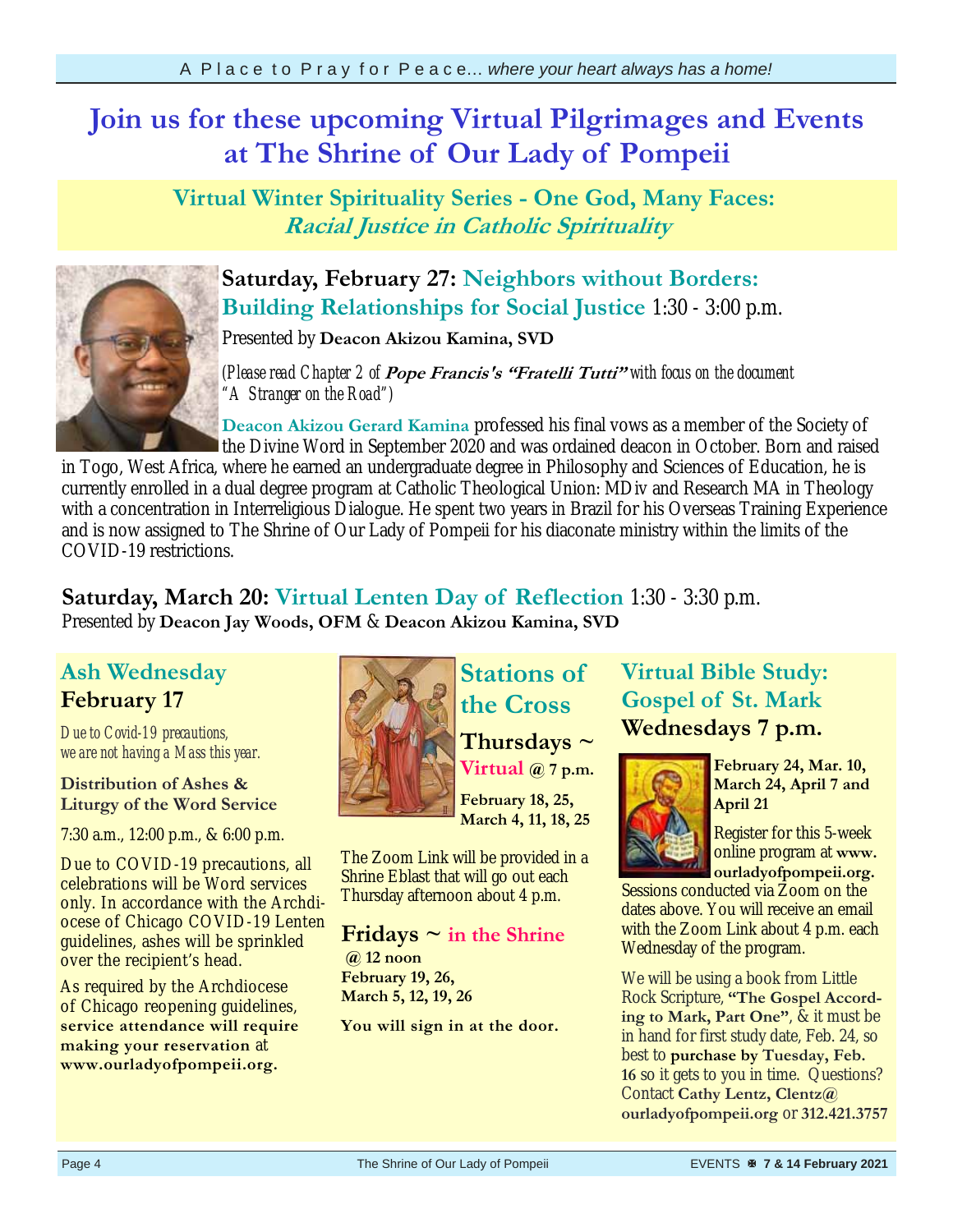### **Garden of Remember**  $P$

GIFT a Loved One this SPRING with a unique, one-of-a-kind gift!



# **Engraved Memorial Pavers** make a Unique Gift!

The Puccini Family POLARENGRAVING.COM

Each 4"x8" brick costs \$250.00, customizable with up to 3 lines with 20 spaces each.

#### unreadable info **provided** by the by the by the by the by the by the by the provided by the provided by the by the by the by the by the by the by the by the by the by the by the by the by the by the by the by the by the by the by the by t

| Name:       |             |  |
|-------------|-------------|--|
| Address:    |             |  |
| Cell Phone: | Home Phone: |  |
| Email:      |             |  |

Brick Size 4"x8" - PLEASE ENTER YOUR TEXT IN THE TABLE BELOW: Please PRINT Clearly and Legibly to avoid errors...

|        |  |     |  |  | 10    | 11 | 13 | 14 | 16 | 18 | 19 | Control of the control of the<br>20 |
|--------|--|-----|--|--|-------|----|----|----|----|----|----|-------------------------------------|
| Line 1 |  |     |  |  |       |    |    |    |    |    |    |                                     |
| Line 2 |  |     |  |  |       |    |    |    |    |    |    |                                     |
| Line 3 |  | --- |  |  | ----- |    |    |    |    |    |    |                                     |

| Example: |   |   |                        |          |   |   | 8 |   | 10 |   |   |        |   | 16 |   | 18 |   | 20 |
|----------|---|---|------------------------|----------|---|---|---|---|----|---|---|--------|---|----|---|----|---|----|
| Line 1   |   |   | S                      | b        | А |   | E | c |    | М |   | Y<br>灬 | м | u  | м |    |   |    |
| Line 2   | н | А | <b>CONTRACTOR</b><br>R | 323<br>А | с |   | E | R | S  |   | o | N      | E |    | c | н  |   |    |
| Line 3   |   | N | E                      |          | o | И |   | Α |    | 4 | x | 8      | в |    |   |    | κ |    |



Each 4" x 8" paver costs \$250.00. Please use the form above and proof your information, as inaccurate or unreadable info provided by you, will result in an additional \$100.00 charge to replace the paver.

Please complete One Form per Brick.

Make checks payable to "The Shrine of Our Lady of Pompeii" and submit forms and checks to Marcia Piemonte. Questions? mlp@ourladyofpompeii.org or 312.421.3757, x310

**7 & 14 February 2021**  $\overline{\bullet}$  PAVERS! The Shrine of Our Lady of Pompeii Page 5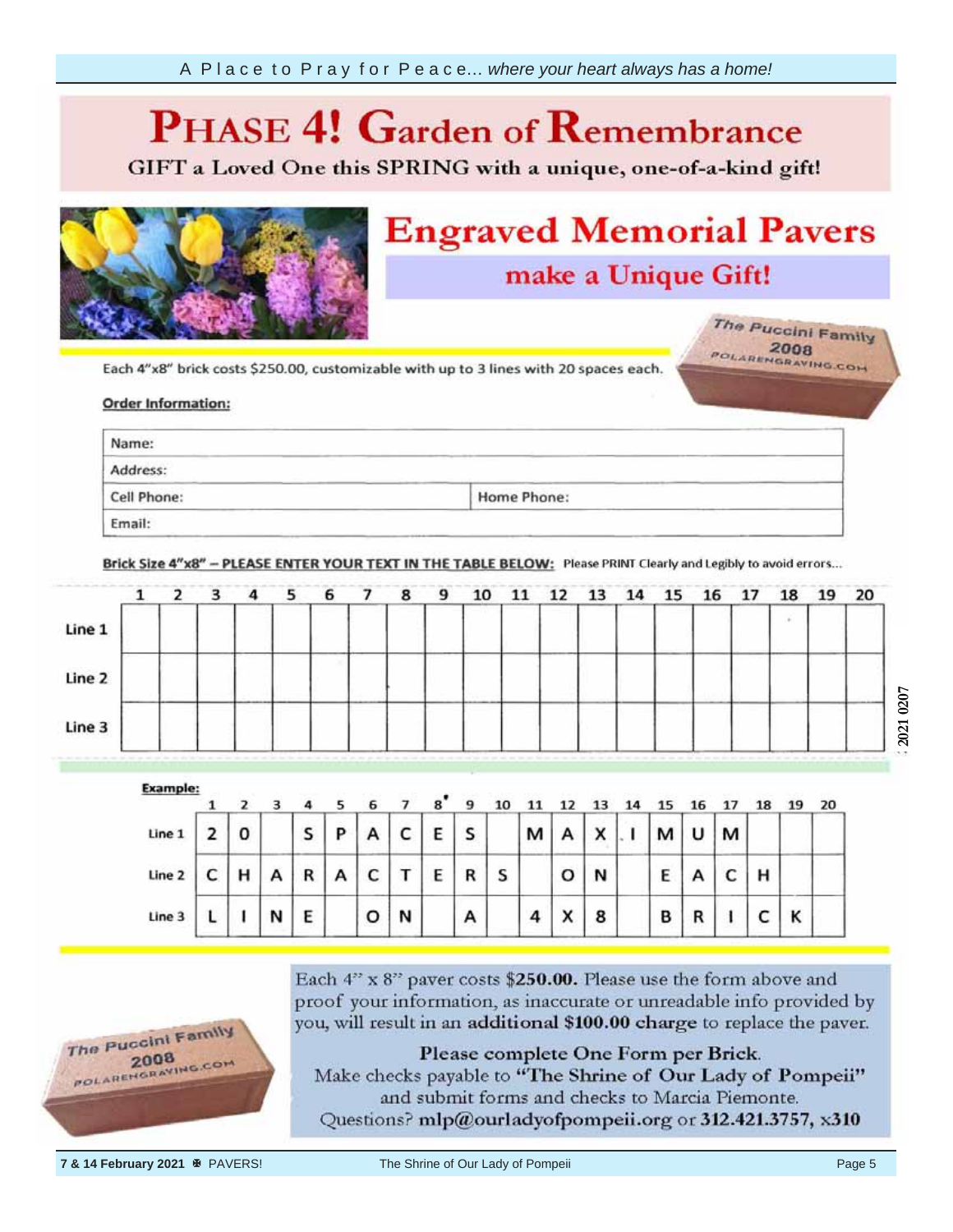### A P l a c e t o P r a y f o r P e a c e… *where your heart always has a home!*

**Fifth Sunday in Ordinary Time February 7, 2021** [The LORD] tells the number of the stars and calls them by name.  *~ Psalm 147:4*

**Sixth Sunday in Ordinary Time February 14, 2021**  Whether you eat or drink, or whatever you do, do everything for the glory of God. ~ *1 Corinthians 10:31*

## **Shrine Auxiliary Raffle 2.0**

will support **Pompei Bakery.**

**Ticket sales begin Sunday, February 21.**  Winners will be selected on **March 7.**

> **Purchase Tickets before /after 8:30 and 11 a.m. Sunday Masses only.**

**Email Shrine Auxiliary:**  Shrineauxiliary@gmail.com **Please DO NOT call the Shrine office.**

## **LINK:** https://

ww.ourladyofpompeii.org/ daily-reflections/

> **60 Second Reflections**  emailed directly to your inbox

**five days a week**. Send your name & email to Reflections@ourladyofpompeii.org

## **SHOPPING…**

Perhaps **you shop via Amazon…** did you know you can **support the Shrine**  as an Amazon Smile Charity at **no cost to you?** 

**Use the Link below to participate,** share with family, friends and coworkers. We can benefit thru your purchases 24/7/365!

https://smile.amazon.com/ch/36-2170896



### **In case you missed it or would like to revisit...**

**Creative Ways to Strengthen your Spirituality from The Shrine of Our Lady of Pompeii!**  Be blessed with Spiritual moments, virtual events and other offerings

Go to **ourladyofpompeii.org/news** or use these links:

**♥ "Mercoledi Moments," Sunday Reflections, Gospels** and **Homilies, 60 Second Reflections** even a **Blooper Reel! https://www.ourladyofpompeii.org/news/virtual-meditation/** 

**♥** Our **Special COVID Novena** to **Our Blessed Mother**:  **https://www.ourladyofpompeii.org/special-covid-19-novena/** 

We ask her to intercede for us during these difficult times of COVID. **Start at Day 1**, where we offer a different petition daily for healing, discovery of a vaccination, relief from anxiety, among other requests.

- **♥ "Like"** our **FaceBook page**: **Our Lady of Pompeii Shrine**
- **♥ Blogs, Bi-Weekly Bulletins** with daily readings, names to pray for, upcoming events: **https://www.ourladyofpompeii.org/news/**

Please feel free to invite friends, family, co-workers, to participate with us as we turn to Our Lady of Pompeii for comfort and protection.

Not yet connected to The Shrine of Our Lady of Pompeii? Email **mps@ourladyofpompeii.org** using the **Subj: CONNECT ME** & you will be! (but **ONLY** if **you do not already receive** our **emails!)**

## Shrine Logistics: (Suspended until further notice.)

**DAILY MASS:** around the corner at **Notre Dame de Chicago** in the **Harrison Street Chapel**, 1335 W. Harrison St., Chicago. 312.243.7400, Mon -Fri: 6:30 a.m.

**DAILY MASS & CONFESSION TIMES: St. John Paul II Newman Center at UIC,** 700 S. Morgan Street, Chicago, 312.226.1880. **Mass Times:** Su 11 a.m. & 7 p.m.; M - F: 12:05 p.m.; Wed\* & Th 5:15 p.m. (\*Spanish) **Confessions:** Tues 11 a.m. - 12 p.m. & Wed 4 - 5 p.m.

**WASHROOMS** next door, downstairs in Shrine Hall.

**PLEASE REMEMBER The Shrine of Our Lady of Pompeii**  in your **will**. Contact Mary Beth Howard 312.421.3757, ext. 319 or mbhoward@ourladyofpompeii.org. **Thank you!** 



**Has your Contact Information (Address, Email, Phone) Changed?**

Please let us know! **312.421.3757**  or **mps@ourladyofpompeii.org**.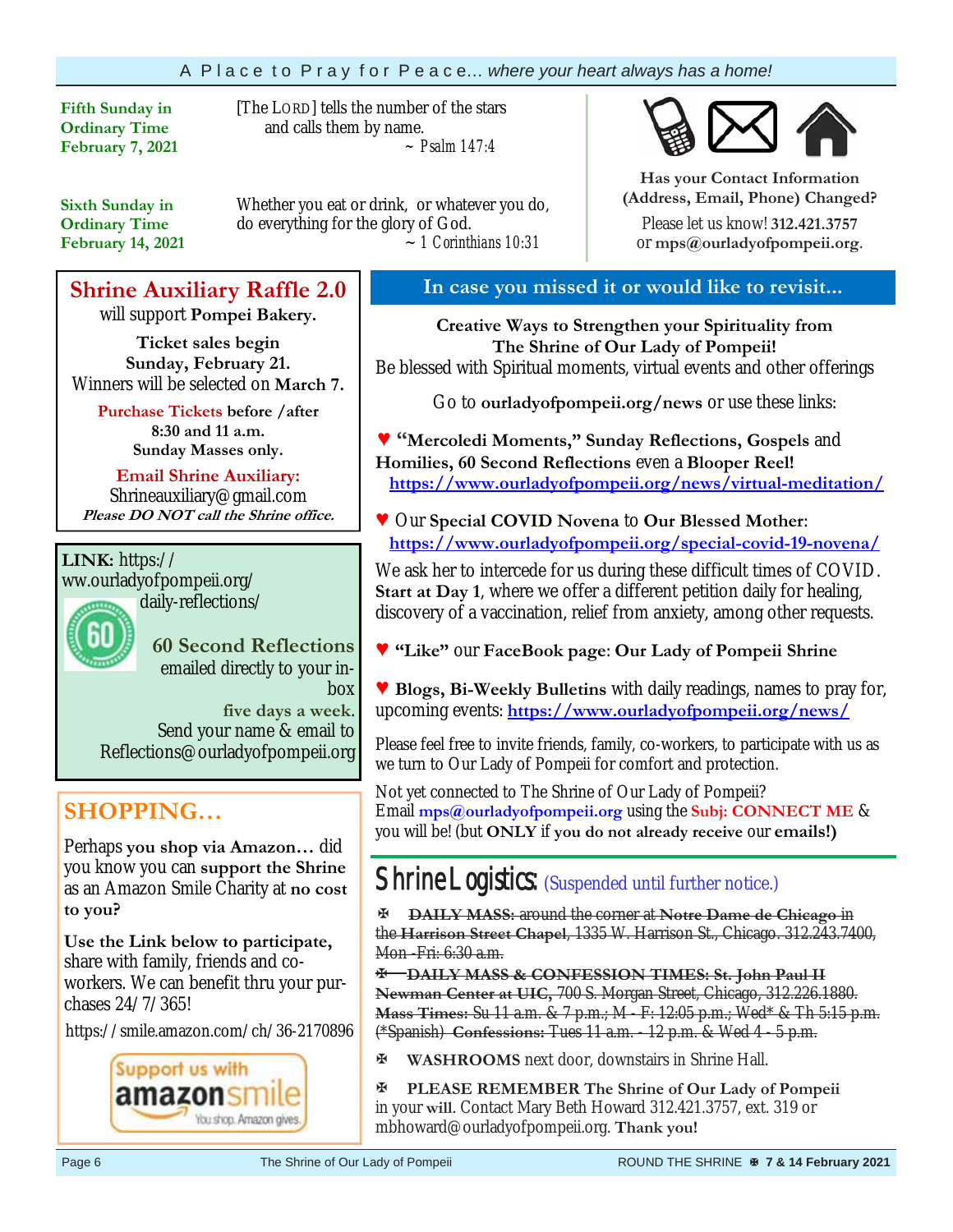#### A P l a c e t o P r a y f o r P e a c e… *where your heart always has a home!*

## **Shrine Directory** Schedule of Services,

#### **Weekday Masses:**

 6:00 p.m. **Wednesday evenings** 7:30 a.m. **Saturday mornings**

**Sunday Eucharistic Liturgies: Pre-Reservation & Sign-In Info required at the door:** 8:30 a.m. & 11 a.m. (See page 2)

**Padre Pio Prayer Cenacle** 6 p.m. **1st & 3rd Wed.** of month

**Anointing of the Sick:** temporarily suspended due to the coronavirus.

**Shrine Auxiliary Meetings:**  temporarily suspended due to the coronavirus.

**shrineauxiliary@gmail.com** 

## Shrine Staff:

| Rev. Richard N. Fragomeni, PhD                                    |          |  |  |  |
|-------------------------------------------------------------------|----------|--|--|--|
| Rector                                                            | ext. 317 |  |  |  |
| Mary Beth Howard                                                  |          |  |  |  |
| <b>Business Manager</b><br>mbhoward@ourladyofpompeii.org ext. 319 |          |  |  |  |
| <b>Marcia Piemonte</b>                                            |          |  |  |  |
| Director of Development/Special Fyonts                            |          |  |  |  |

Director of Development/Special Events mlp@ourladyofpompeii.org ext. 310

# **Programs and Groups**

**OLP Alumni & Friends:**  Join us!! **gracedv@aol.com Volunteers always welcome** at the Shrine, call **312.421.3757.** Join us!!

**Shrine LITURGICAL MINISTRY VOLUNTEER** Forms are located on tables at the back of the church.

**60 Second Reflections:** https:// www.ourladyofpompeii.org/dailyreflections/

 **Reserve a few moments 5 days a week**  for the daily Scripture commented on by our **"60 Second Reflections"** above. Sign up to receive it directly to your inbox by emailing your name & address to reflections@ourladyofpompeii.org.

### **Our Lady of Pompeii Shrine**

| Catharine M. Lentz, JD, MA<br>Director of Pilgrimage Ministry<br>clentz@ourladyofpompeii.org | ext. 306 |
|----------------------------------------------------------------------------------------------|----------|
| Mary Shimandle<br>Communications Coordinator<br>mps@ourladyofpompeii.org                     | ext. 323 |
| J. Carl Wachsmann, M.A.<br>Pastoral Associate<br>carl@ourladyofpompeii.org                   | ext. 315 |
| Archives/Sacramental Records                                                                 |          |

## Schedule of Presiders through Sunday, February 21:

| 6:00 p.m.<br>❖<br>$7:30$ a.m.<br>❖<br>8:30 & 11:00 am<br>❖<br>6:00 pm<br>❖<br>$7:30$ am<br>❖<br>8:30 & 11:00 am<br>❖ | Wednesday, February 10:<br>Saturday, February 13:<br>Sunday, February 14:<br>Wednesday, February 17:<br>Saturday, February 20:<br>Sunday, February 21: | Tverdek<br>Tverdek<br>Groark<br>Groark<br>Fragomeni<br>Mostardi            |
|----------------------------------------------------------------------------------------------------------------------|--------------------------------------------------------------------------------------------------------------------------------------------------------|----------------------------------------------------------------------------|
| Executive/Financial<br>Council:                                                                                      | John Calfa<br>Velda Davino<br>Tracey Di Buono<br>Patricia Perillo<br>Tomasina Perry                                                                    | Brian Roman<br>Gerald Saviano<br>Regina Scannicchio<br>Dave Van Camp       |
| Commissions:<br>Engagement:<br>Cindy Conrath<br>Daniel Conrath                                                       | Lissa E. Druss, Cav. OSRI Liturgical:<br>Marcia Piemonte<br>Jaclyn Puccini<br>Jim Puccini<br>Joyce Puccini                                             | Dan Overstreet<br><b>Julie Priest</b><br>Josephine Rizzo<br>Carl Wachsmann |

# Stewardship Report

**FINANCIAL REPORT FISCAL YEAR (2020-2021)** 

| YTD thru January 31, 2021            |           |
|--------------------------------------|-----------|
| <b>Operating Collection Budgeted</b> | \$96,100  |
| <b>Operating Collection Received</b> | \$99,080* |
| <b>YTD</b> Difference                | $S$ 2.980 |
| Source of Support                    |           |
| <b>Masses</b>                        | \$ 72,701 |
| <b>Give Central</b>                  | \$22,379  |
|                                      |           |

**To Donate** your **Sunday Offering Online -** 

**\*** go to **www.GiveCentral.org,** Shrine of Our Lady of Pompeii *or* 

**\* TEXT "Sunday"** to **312.553.0753 for ELECTRONIC GIVING**  $\overline{\phantom{a}}$  ,  $\overline{\phantom{a}}$  ,  $\overline{\phantom{a}}$  ,  $\overline{\phantom{a}}$  ,  $\overline{\phantom{a}}$  ,  $\overline{\phantom{a}}$  ,  $\overline{\phantom{a}}$  ,  $\overline{\phantom{a}}$  ,  $\overline{\phantom{a}}$  ,  $\overline{\phantom{a}}$  ,  $\overline{\phantom{a}}$  ,  $\overline{\phantom{a}}$  ,  $\overline{\phantom{a}}$  ,  $\overline{\phantom{a}}$  ,  $\overline{\phantom{a}}$  ,  $\overline{\phantom{a}}$ 

**THANK YOU** for your thoughtful generosity & ALL you do to keep us going!  $\overline{\phantom{a}}$  ,  $\overline{\phantom{a}}$  ,  $\overline{\phantom{a}}$  ,  $\overline{\phantom{a}}$  ,  $\overline{\phantom{a}}$  ,  $\overline{\phantom{a}}$  ,  $\overline{\phantom{a}}$  ,  $\overline{\phantom{a}}$  ,  $\overline{\phantom{a}}$  ,  $\overline{\phantom{a}}$  ,  $\overline{\phantom{a}}$  ,  $\overline{\phantom{a}}$  ,  $\overline{\phantom{a}}$  ,  $\overline{\phantom{a}}$  ,  $\overline{\phantom{a}}$  ,  $\overline{\phantom{a}}$ 

#### **The Shrine** is **not subsidized** by the **Archdiocese of Chicago** and **relies solely on your continued generosity.**

We know that you cannot always worship with us. Your *Sunday Giving* underwrites every annual operating expense and we appreciate your kindness in this regard.

#### **SAINTS & SPECIAL OBSERVANCES**

|                      | Week of February 7, 2021:          |
|----------------------|------------------------------------|
| Monday:              | World Day for Consecrated          |
|                      | Life:                              |
|                      | Scout Sunday                       |
| Monday:              | St. Jerome Emiliani;               |
|                      | St. Josephine Bakhita;             |
|                      | <b>International Day of Prayer</b> |
|                      | & Awareness Against                |
|                      | Human Trafficking                  |
| Wednesday:           | St. Scholastica                    |
| Thursday:            | Our Lady of Lourdes;               |
|                      | World Day of the Sick              |
| Friday:              | Abe Lincoln's Birthday;            |
|                      | Lunar New Year 4719                |
| Saturday:            | <b>Blessed Virgin Mary</b>         |
| Week of February 14: |                                    |
|                      |                                    |

| Sunday:    | World Marriage Day;          |
|------------|------------------------------|
|            | Valentine's Day              |
| Monday:    | Presidents' Day              |
| Tuesday:   | Mardi Gras;                  |
|            | <b>Shrove Tuesday</b>        |
| Wednesday: | Ash Wednesday;               |
|            | Fast, Abstinence, Almsgiving |
| Friday:    | Abstinence                   |
|            |                              |